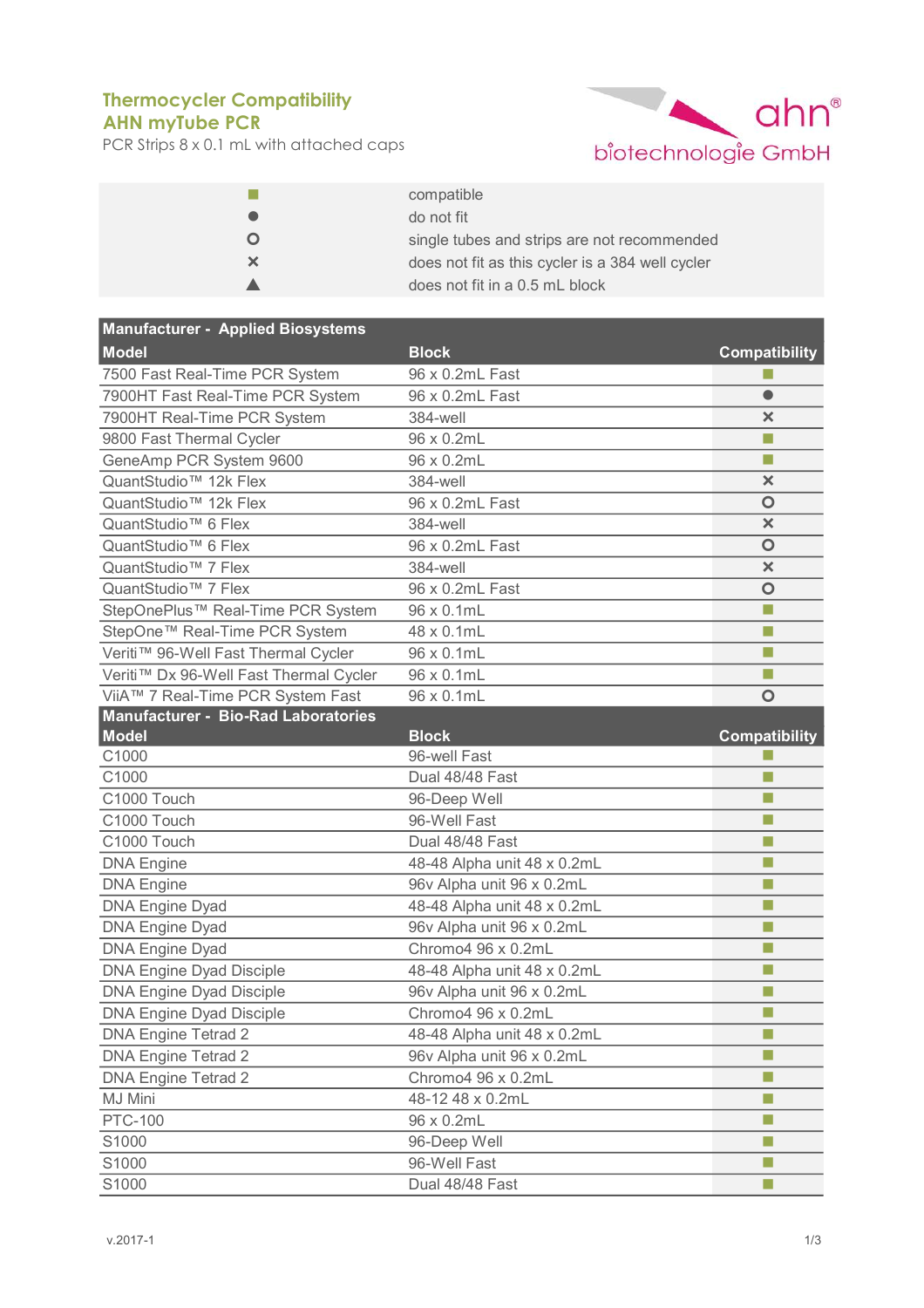**AHN myTube PCR Thermocycler Compatibility** 

PCR Strips 8 x 0.1 mL with attached caps



|   | compatible                                       |
|---|--------------------------------------------------|
|   | do not fit                                       |
| O | single tubes and strips are not recommended      |
| × | does not fit as this cycler is a 384 well cycler |
|   | does not fit in a 0.5 mL block                   |

| <b>Manufacturer - Eppendorf</b> |                                |                      |
|---------------------------------|--------------------------------|----------------------|
| <b>Model</b>                    | <b>Block</b>                   | <b>Compatibility</b> |
| Mastercycler                    | 96 x 0.2mL                     | m.                   |
| Mastercycler                    | 96-77 96 x 0.2mL               | T.                   |
| Mastercycler ep gradient        | 96 x 0.2mL                     | п                    |
| Mastercycler ep gradient        | 96 x 0.2mL                     | п                    |
| Mastercycler gradient           | 96 x 0.2mL                     | H.                   |
| Mastercycler gradient           | 96-77 96 x 0.2mL               | ш                    |
| Mastercycler nexus              | 96 x 0.2mL                     | П                    |
| Mastercycler nexus eco          | 96 x 0.2mL                     | П                    |
| Mastercycler nexus gradient     | 96 x 0.2mL                     | ш                    |
| Mastercycler nexus gradient eco | 96 x 0.2mL                     | п                    |
| Mastercycler pro                | 96 x 0.2mL                     | m.                   |
| Mastercycler pro S              | 96 x 0.2mL                     |                      |
| Manufacturer - MJ Research Inc. |                                |                      |
| <b>Model</b>                    | <b>Block</b>                   | <b>Compatibility</b> |
| <b>PTC-100</b>                  | 96 x 0.2mL                     |                      |
| <b>PTC-100</b>                  | 96 x 0.2mL AgV                 | ш                    |
| PTC-200 DNA Engine              | 30-48 Alpha unit 30 x 0.5mL    |                      |
| PTC-200 DNA Engine              | 48-48 Alpha unit 48 x 0.2mL    | п                    |
| PTC-200 DNA Engine              | 96v Alpha unit 96 x 0.2mL      | ш                    |
| PTC-200 DNA Engine              | 96v Moto Alpha Unit 96 x 0.2mL | п                    |
| PTC-220 DNA Engine Dyad         | 30-48 Alpha unit 48 x 0.2mL    | п                    |
| PTC-220 DNA Engine Dyad         | 48-48 Alpha unit 48 x 0.2mL    | п                    |
| PTC-220 DNA Engine Dyad         | 96v Alpha unit 96 x 0.2mL      | п                    |
| PTC-220 DNA Engine Dyad         | 96v Moto Alpha Unit 96 x 0.2mL | п                    |
| PTC-221 DNA Engine Disciple     | 30-48 Alpha unit 48 x 0.2mL    | H.                   |
| PTC-221 DNA Engine Disciple     | 48-48 Alpha unit 48 x 0.2mL    | ш                    |
| PTC-221 DNA Engine Disciple     | 96v Alpha unit 96 x 0.2mL      | п                    |
| PTC-221 DNA Engine Disciple     | 96v Moto Alpha Unit 96 x 0.2mL | п                    |
| PTC-225 DNA Engine Tetrad       | 30-48 Alpha unit 48 x 0.2mL    | П                    |
| PTC-225 DNA Engine Tetrad       | 48-48 Alpha unit 48 x 0.2mL    | П                    |
| PTC-225 DNA Engine Tetrad       | 96v Alpha unit 96 x 0.2mL      | $\Box$               |
| PTC-225 DNA Engine Tetrad       | 96v Moto Alpha Unit 96 x 0.2mL | H.                   |
| PTC-240 DNA Engine Tetrad 2     | 30-48 Alpha unit 48 x 0.2mL    | $\mathbb{R}^n$       |
| PTC-240 DNA Engine Tetrad 2     | 48-48 Alpha unit 48 x 0.2mL    | П                    |
| PTC-240 DNA Engine Tetrad 2     | 96v Alpha unit 96 x 0.2mL      | L.                   |
| PTC-240 DNA Engine Tetrad 2     | 96v Moto Alpha Unit 96 x 0.2mL | ш                    |